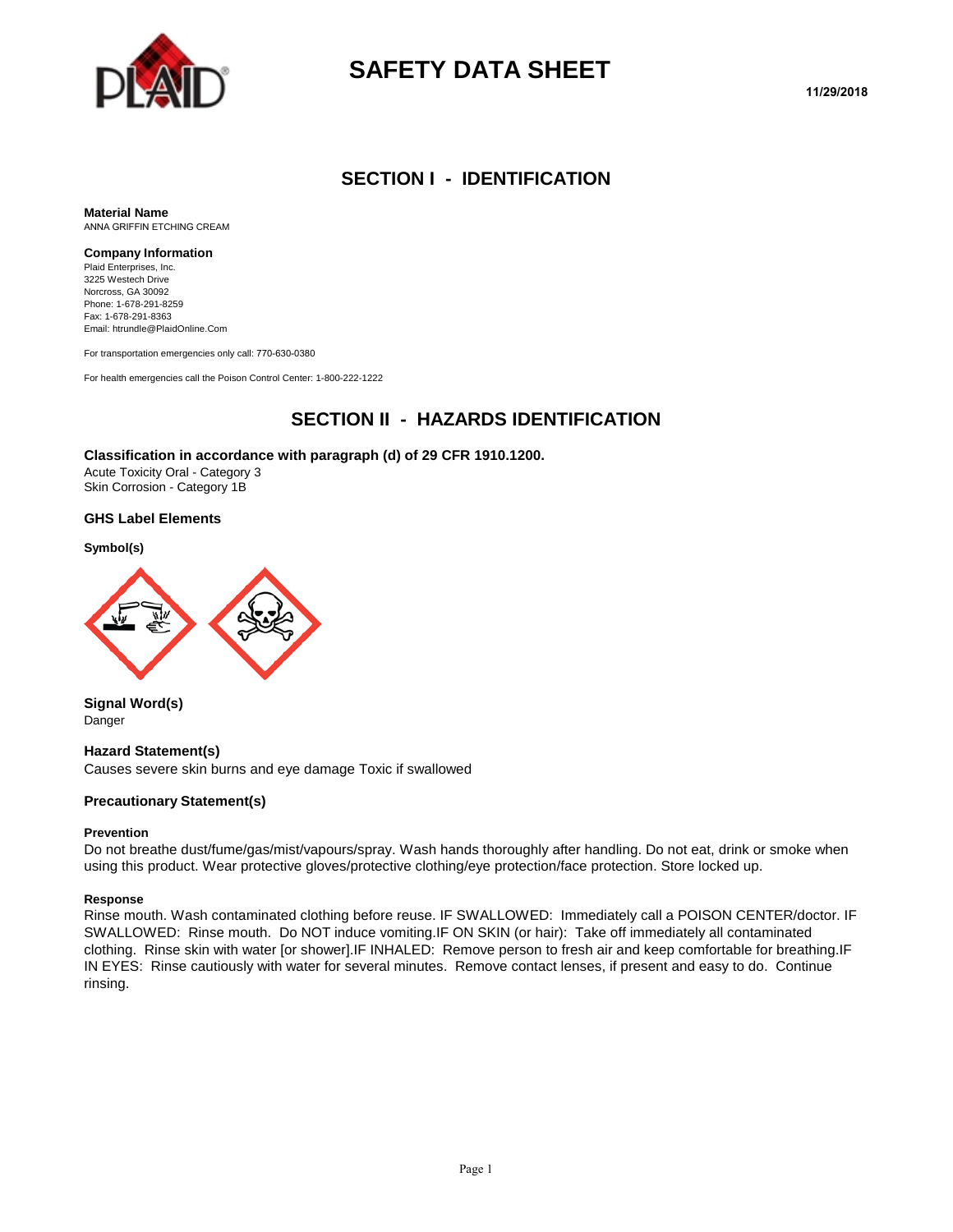#### **SECTION III - COMPOSITION / INFORMATION ON HAZARDOUS INGREDIENTS**

|                              |             | PEL/TLV | Max          |   |             |
|------------------------------|-------------|---------|--------------|---|-------------|
| <b>Hazardous Ingredients</b> | $CAS/EC \#$ | (MGMH)  | % Weight NTP |   | <b>IARC</b> |
| <b>SODIUM FLUORIDE</b>       | 1333-83-1   | 2.50    | 2.20000      | N | N           |
| AMMONIUM BIFLUORIDE          | 1341-49-7   | 2.50    | 22.00000     | N | N           |

#### **SECTION IV - FIRST AID MEASURES**

FIRST AID MEASURES: If eye contact occurs, rinse with tap water for 5-10 minutes. If irritation persists, seek medical care. Get prompt medical attention. If skin contact occurs, wash with soap and water for 5 minutes.

#### **SECTION V - FIRE FIGHTING MEASURES**

FLASH POINT (METHOD): N/A  $\overline{A}$  autoignition temperature: N/A EXPLOSION LIMITS IN AIR (% BY VOLUME): NOT EXPLOSIVE EXTINGUISHING MEDIA: NO SPECIAL MEDIA REQUIRED FIRE FIGHTING PROCEDURES: NO SPECIAL FIRE FIGHTING PROCEDURES REQUIRED UNUSUAL FIRE & EXPLOSION HAZARDS: NOT COMBUSTIBLE

### **SECTION VI - ACCIDENTAL RELEASE MEASURES**

STEPS TO BE TAKEN IN CASE A MATERIAL IS SPILLED: Clean up in accordance with all applicable regulations. Absorb spillage with noncombustible, absorbent material. For waste disposal, see Section XIII

### **SECTION VII - HANDLING AND STORAGE**

PRECAUTIONS TO BE TAKEN DURING STORAGE AND HANDLING: Good industrial hygiene practice requires that exposure be maintained below the TLV. This is preferably achieved through the provision of adequate ventilation. When exposure cannot be adequately controlled in this way, personal respiratory protection should be employed.

### **SECTION VIII - EXPOSURE CONTROLS / PERSONAL PROTECTION**

RESPIRATORY PROTECTION AND SPECIAL VENTILATION REQUIREMENTS: Use NIOSH-certified mask for dusts or mists. Use only with adequate ventilation.

OTHER PROTECTIVE EQUIPMENT (GLOVES, GOGGLES, ETC): When using wear impermeable protective gloves. Wear a work apron. WORK/HYGIENE PRACTICES: Avoid skin contact. Wash hands immediately after use. Keep away from eyes. Avoid ingestion. ENGINEERING CONTROLS:

FOR HOME USE: CHILD-PROOF PACKAGING REQUIRED IN CONFORMANCE WITH 16CFR1700.15 a), b), and c) and meet the child test protocol requirements of one of CSA-Z76.1, ISO 8317 or 16 CFR 1700.20 or a standard that is at least equivalent. **KEEP OUT OF REACH OF CHILDREN.**

### **SECTION IX - PHYSICAL AND CHEMICAL PROPERTIES**

BOILING POINT: N/A MELTING POINT: N/A VAPOR PRESSURE: N/A SPECIFIC VAPOR DENSITY (AIR=1): N/A SPECIFIC GRAVITY: N/A SOLUBILITY IN WATER:<br>SOLUBILITY IN WATER: N/A

REACTIVITY IN WATER: NON-REACTIVE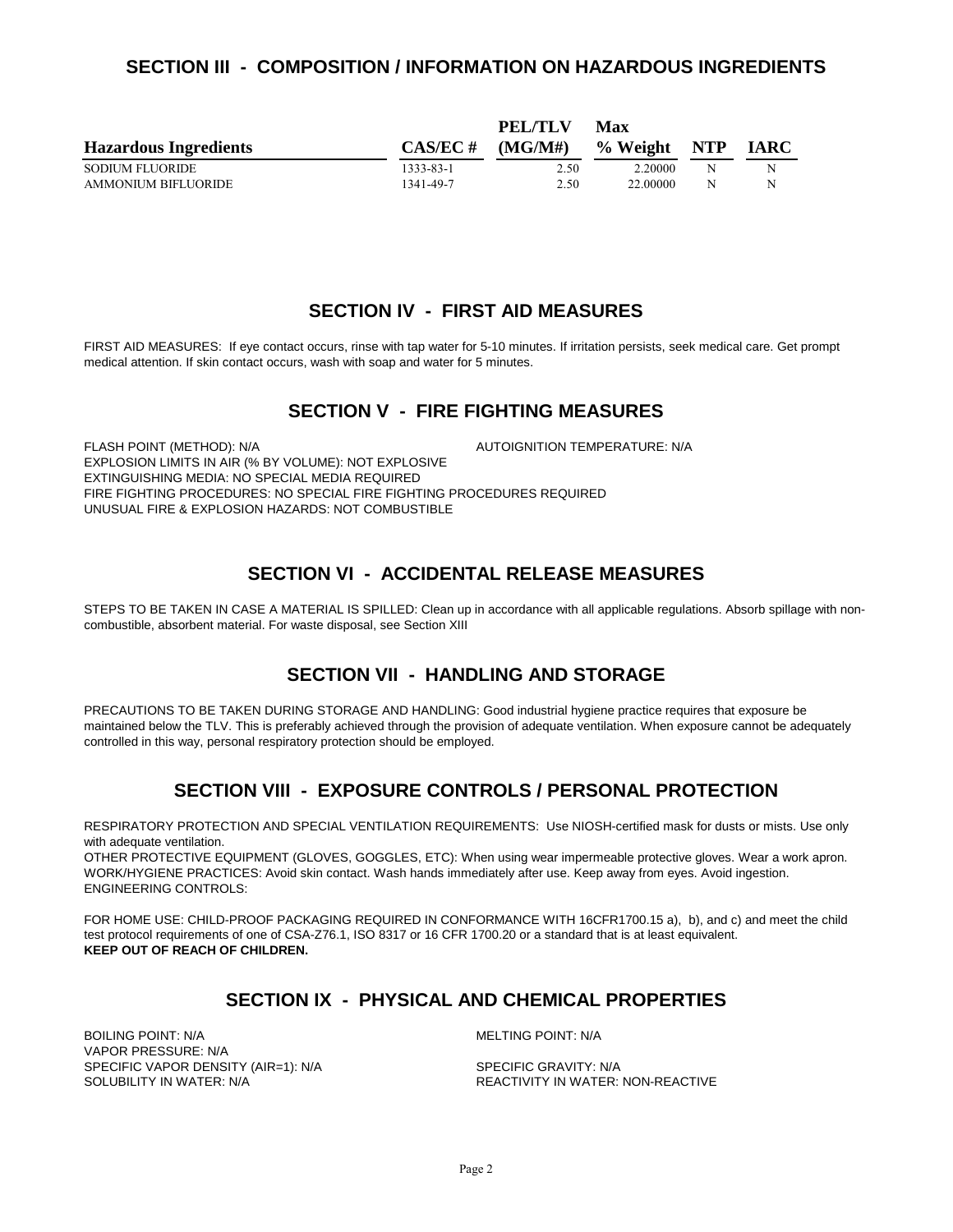# **SECTION X - STABILITY AND REACTIVITY**

HAZARDOUS POLYMERIZATION PRODUCTS: N/A STABILITY: STABLE CONDITIONS TO AVOID: N/A INCOMPATIBILITY (MATERIALS TO AVOID): N/A HAZARDOUS DECOMPOSITION PRODUCTS: N/A

### **SECTION XI - TOXICOLOGICAL INFORMATION**

ACUTE EFFECTS ASSOCIATED WITH USE OF THIS MATERIAL: SKIN IRRITANT. EYE IRRITANT. HARMFUL OR FATAL IF SWALLOWED. MAY BE HARMFUL BY BREATHING DUSTS OR MISTS. CONTACT MAY RESULT IN SEVERE EYE PAIN AND IMPAIRMENT OF VISION. CONTACT MAY RESULT IN IRRITATION OF THE SKIN. CONTACT MAY RESULT IN REDNESS OR PAIN OF THE EYES. CONTACT MAY RESULT IN BLISTERING OR ULCERS OF SKIN. The summated LD50 is 188.9 mg/kg.

This product is not considered to be a known or suspected human carcinogen by NTP, IARC or OSHA (see section III)

### **SECTION XII - ECOLOGICAL INFORMATION**

NO HARMFUL EFFECTS KNOWN OTHER THAN THOSE ASSOCIATED WITH SUSPENDED INERT SOLIDS IN WATER.

### **SECTION XIII - DISPOSAL CONSIDERATIONS**

RCRA HAZARD CLASS (40 CFR 261): THIS PRODUCT IS NOT CLASSIFIED AS A HAZARDOUS WASTE. WASTE DISPOSAL METHOD: DISPOSE OF IN ACCORDANCE WITH FEDERAL, STATE AND LOCAL REGULATIONS.

### **SECTION XIV - TRANSPORTATION INFORMATION**

US DOT Ground Transportation PROPER SHIPPING NAME: AMMONIUM HYDROGEN DIFLUORIDE SOLUTION Hazard Class & Division: Poisonous and Corrosive Material ID Number: UN2817 Packing Group: II Label: Poison and Corrosive RC Number: 154

Check with your carrier regarding packaging and labeling requirements for Marine and Air Transportation.

### **SECTION XV - REGULATORY INFORMATION**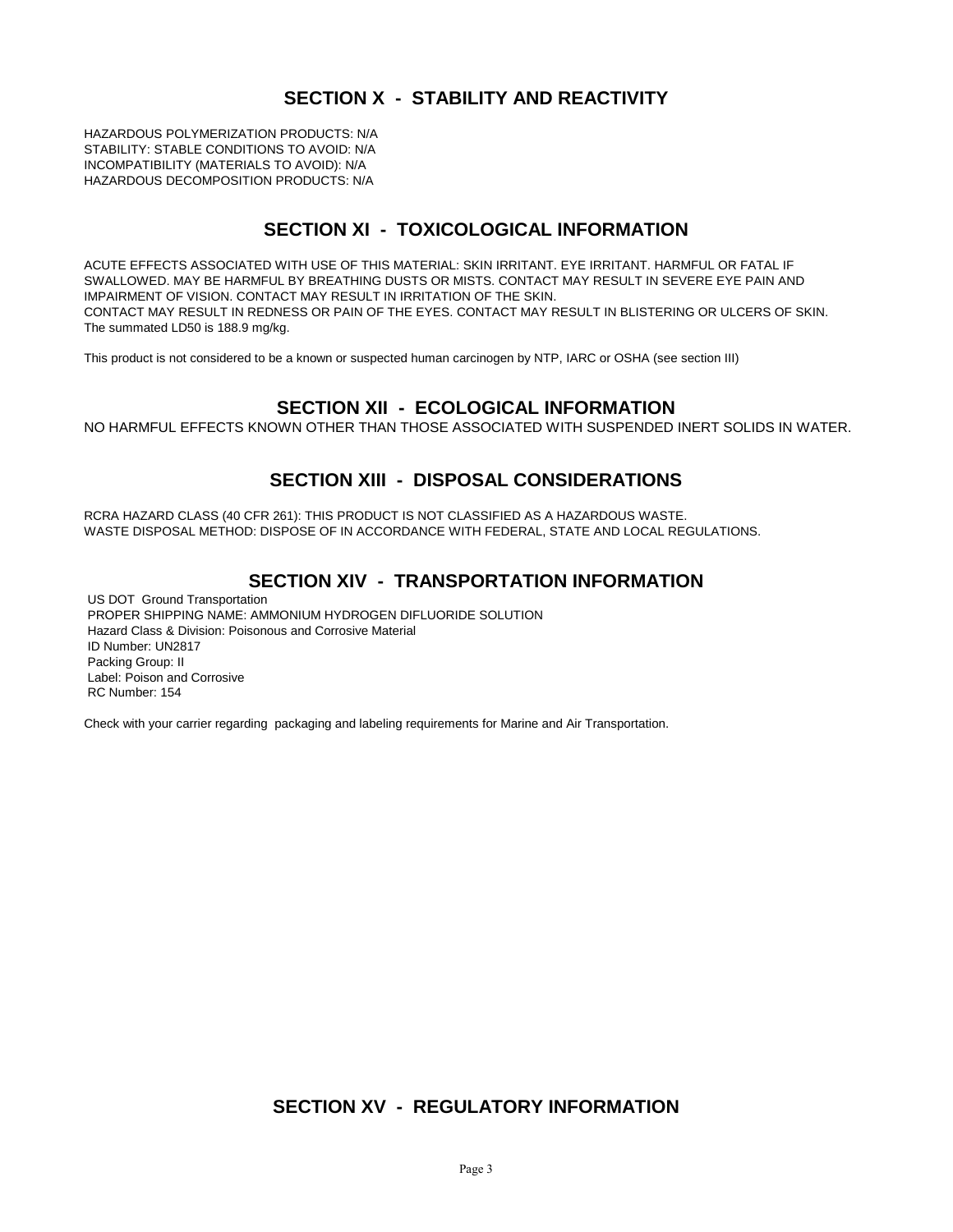CONTENTS OF THIS SDS COMPLY WITH OSHA HAZARD COMMUNICATION STANDARD 29 CFR 1910.1200

EPA SARA TITLE III CHEMICAL LISTINGS: SECTION 302.4 EXTREMELY HAZARDOUS SUBSTANCES (40 CFR 355): NONE

SECTION 313 TOXIC CHEMICALS (40 CFR 372): NONE

INTERNATIONAL REGULATIONS

CANADIAN WHMIS: THIS PRODUCT IS A CONTROLLED PRODUCT UNDER CANADA'S WORKPLACE HAZARDOUS MATERIALS INFORMATION SYSTEM. IT CONTAINS THE FOLLOWING TOXIC OR HIGHLY TOXIC MATERIALS: NONE

SUPPLEMENTAL STATE COMPLIANCE INFORMATION:

THIS PRODUCT CONTAINS THE FOLLOWING CHEMICAL(S) LISTED UNDER NEW JERSEY'S RIGHT TO KNOW PROGRAM: AMMONIUM BIFLUORIDE

THIS PRODUCT CONTAINS THE FOLLOWING CHEMICAL(S) REQUIRING NOTIFICATION TO THE STATE OF WASHINGTON UNDER THEIR CHILDREN'S SAFE PRODUCTS ACT: NONE

THIS PRODUCT CONTAINS THE FOLLOWING CHEMICAL(S) LISTED IN FLORIDA'S TOXIC SUBSTANCE LIST: NONE

THIS PRODUCT CONTAINS THE FOLLOWING CHEMICAL(S) LISTED IN MAINE'S PRIORITY CHEMICAL LIST: NONE

THIS PRODUCT CONTAINS THE FOLLOWING CHEMICALS CONSIDERED BY VERMONT AS BEING OF VERY HIGH CONCERN TO CHILDREN:

NONE

THIS PRODUCT CONTAINS THE FOLLOWING CHEMICAL(S) LISTED IN MASSACHUSETTS HAZARDOUS SUBSTANCE LIST: Ammonium bifluoride Sodium bifluoride

THIS PRODUCT CONTAINS THE FOLLOWING CHEMICAL(S) LISTED ON MICHIGAN'S CRITICAL MATERIALS REGISTER: **NONE** 

THIS PRODUCT CONTAINS THE FOLLOWING CHEMICAL(S) LISTED ON MINNESOTA'S HAZARDOUS SUBSTANCES LIST: **NONE** 

THIS PRODUCT CONTAINS THE FOLLOWING CHEMICAL(S) LISTED IN PENNSYLVANIA'S HAZARDOUS SUBSTANCES LIST: Ammonium fluoride Sodium fluoride

Under CPSC's consumer product regulations (16CFR1500.3 and 150014), this product has the following required acute and chronic hazard labeling:

#### **DANGER:Harmful or fatal if swallowed. SKIN IRRITANT. EYE IRRITANT. EXPOSURE MAY CAUSE DAMAGE TO BONES AND LIGAMENTS. Contains: AMMONIUM BIFLUORIDE, SODIUM FLUORIDE**

PRECAUTIONS:Avoid skin contact. Wash hands immediately after use. When using wear impermeable protective gloves. Keep away from eyes. Avoid ingestion. Wear a work apron. Use NIOSH-certified mask for dusts or mists, and only with adequate ventilation. **KEEP OUT OF REACH OF CHILDREN.** 

FIRST AID TREATMENT:If eye contact occurs, rinse with tap water for 5-10 minutes. If irritation persists, seek medical care. Get prompt medical attention. If skin contact occurs, wash with soap and water for 5 minutes.

For further health information contact a poison control center or call . . . (must contain a US telephone # and US company name and address on the label).